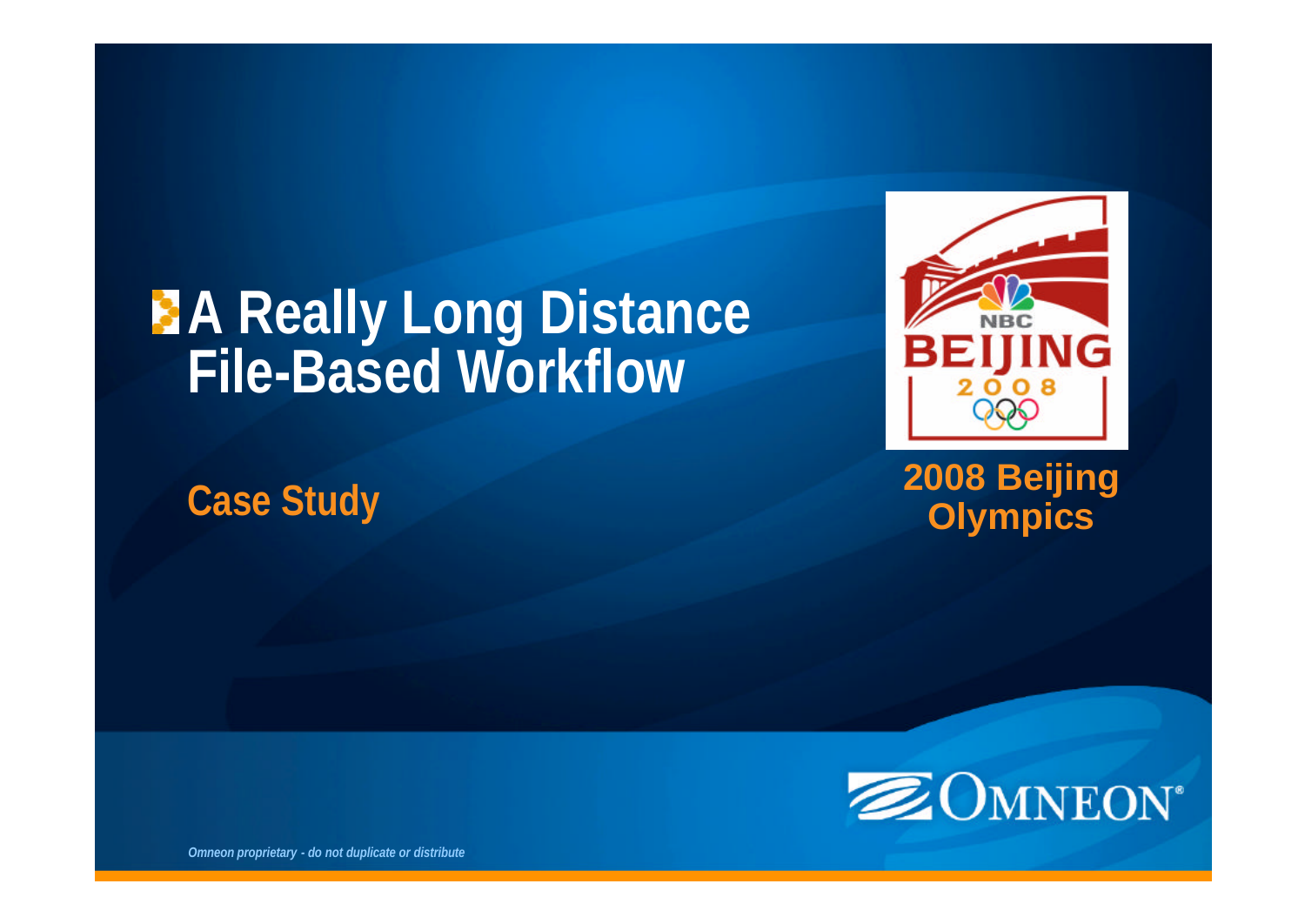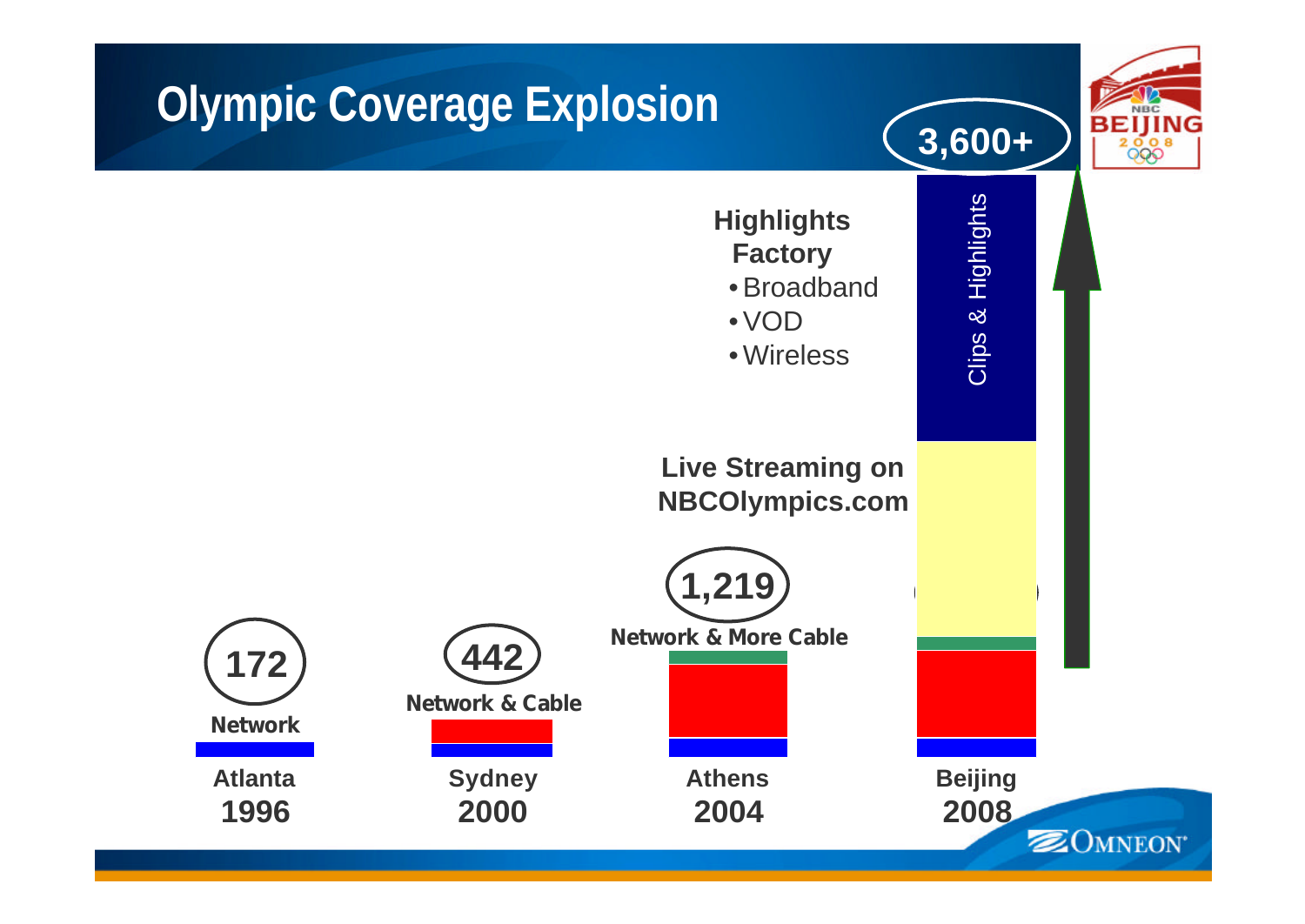## **NBC's New Media Initiatives**

## **Long-form consumption:**

- **EXAMS** 25 sports from start to finish
- **PICK 24 SPORTS** All 34 sports as they were streamed live with user navigation based on metadata and stats

# **Short-form consumption:**

**> NBC ENCORES & HIGHLIGHTS** – Clip based content from the Highlights Factory and Craft Edit seats.

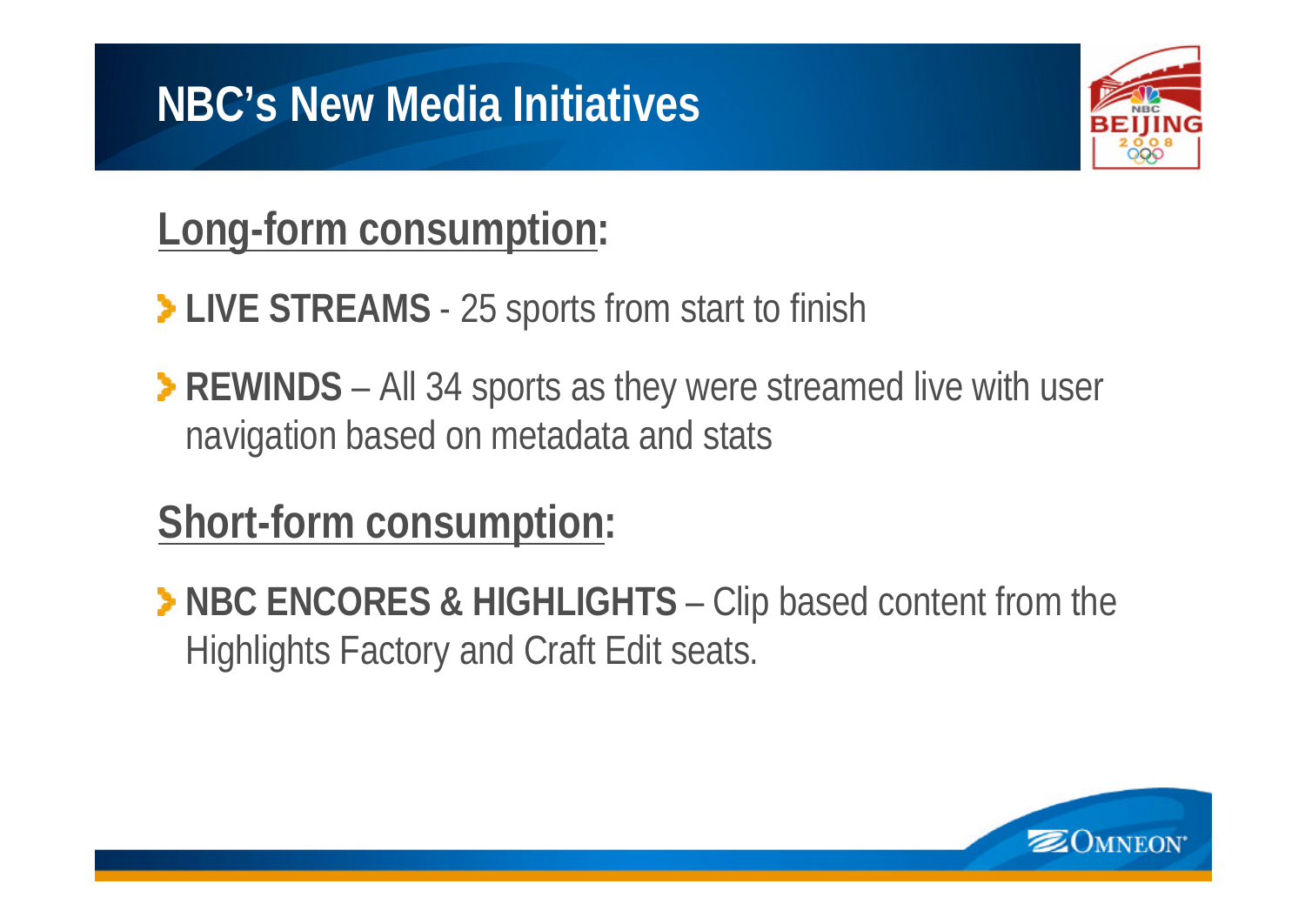

## **Distribution Across Multiple Platforms**

- **> NBC Olympics.com** All Streams, Rewinds, Clips
- **VOD** both SD and HD selected long and short form content
- **Mobile** Highlight Clips & Alerts
- **Electronic Sell-Through** Amazon and others
- **Local NBC stations**

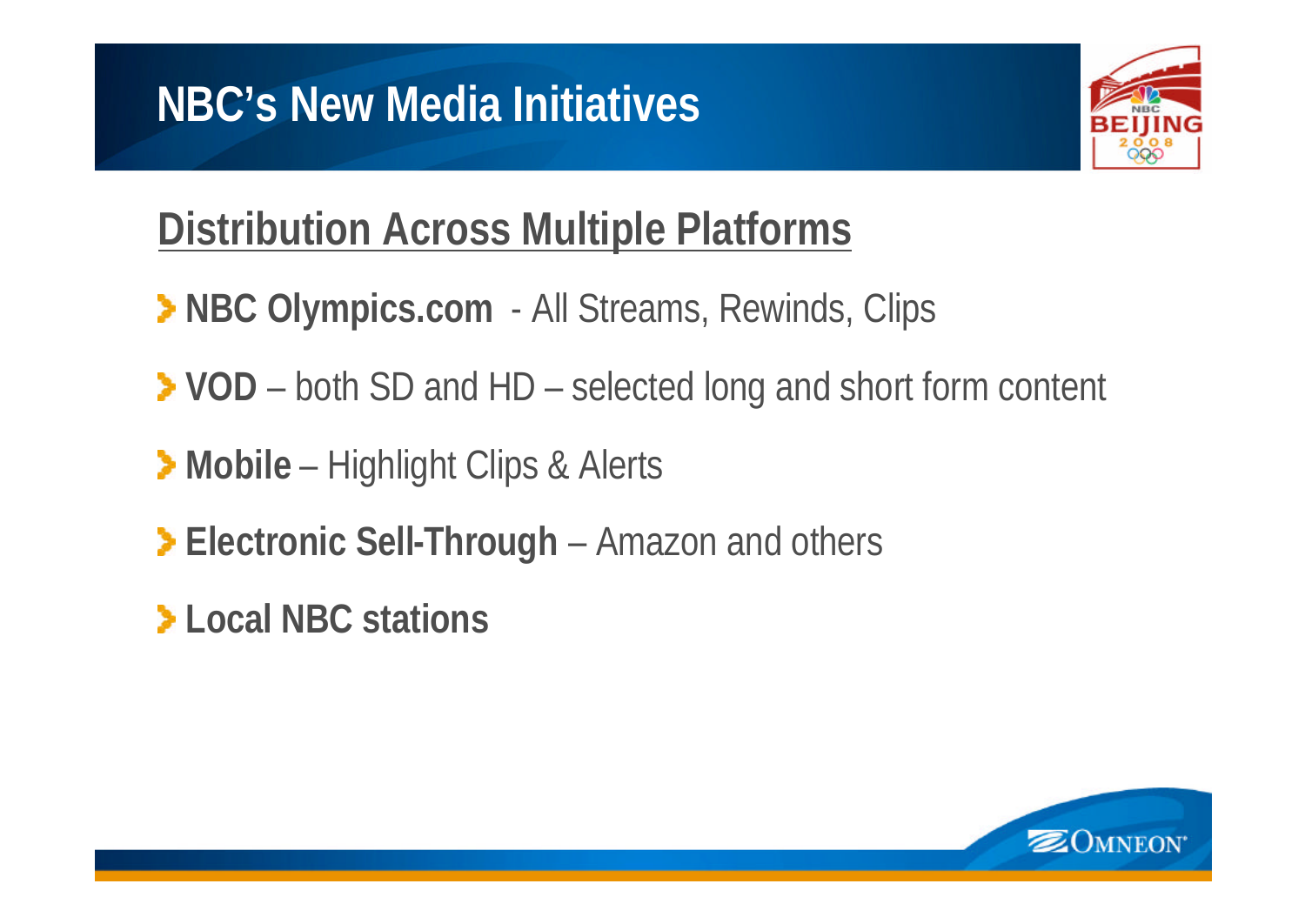



#### **Had to design new workflows around:**

- **A production process that did not require all the Producers and Editors to be on-site.**
- **Allowed Metadata (Stats and Logging info) to be used throughout the production process.**
- **Allow Metadata to be available to the users for searching and navigation.**
- **Was resolution independent – 50kbps –> 1.5Gbs**
- **and was not an international bandwidth hog!**